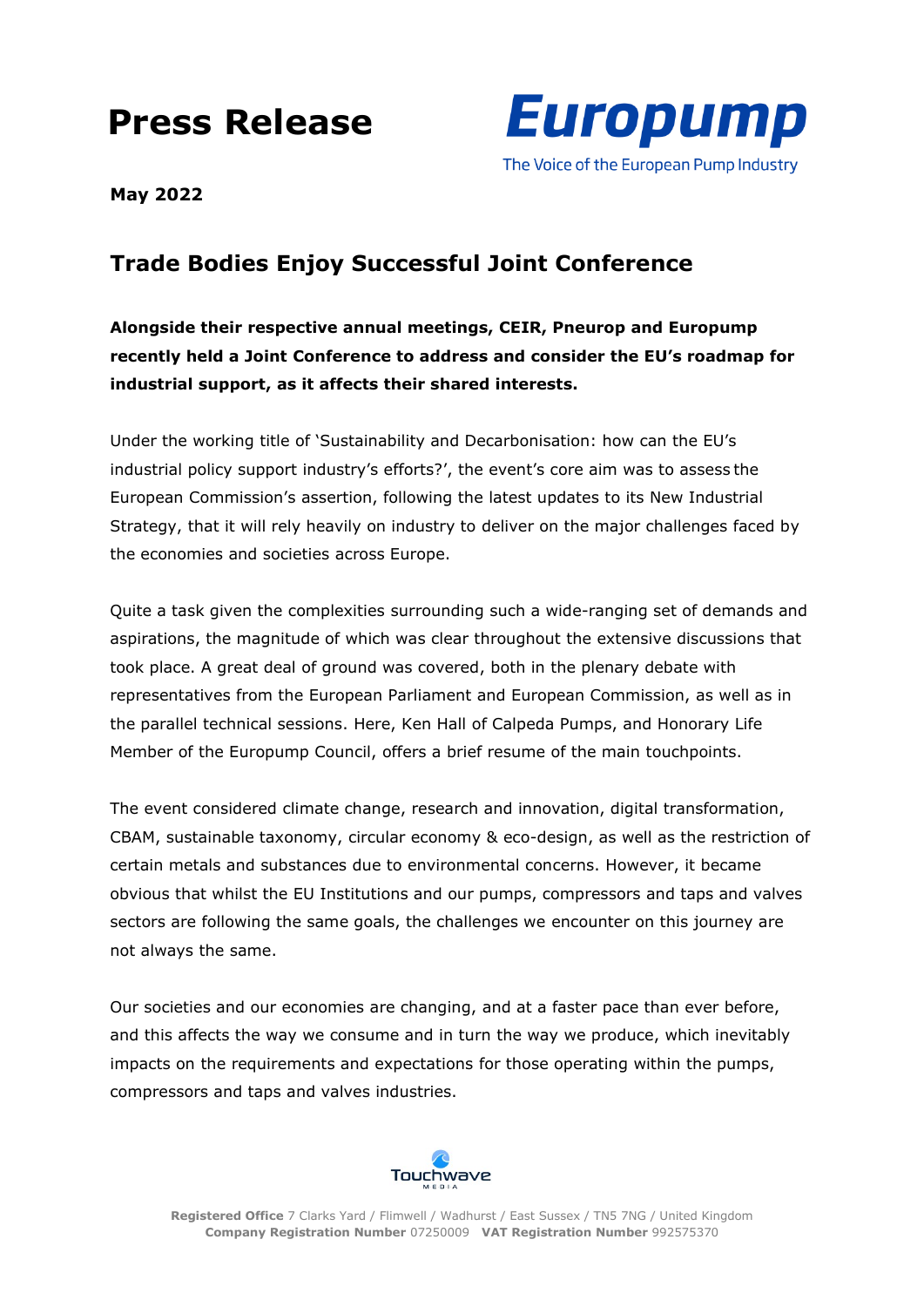There is no question that Europe needs to become a climate-neutral continent – may be not the first to achieve that accolade, but one that must aspire to the attainment nonetheless - and as such 'green' will become ever more prominent on the agenda of the EU and its technology industries; that there is no getting away from.

Attendees also learnt that the two biggest drivers of change at policy level are the digital and the green transformation, quite aptly named the 'twin transition' as they will inevitably go hand-in-hand. But underneath these two main considerations are a vast number of individual measures regulating most aspects of everyday business, affecting product design, production processes, supply chains, the materials and substances being used, as well as the way in which data is managed.

It was (and is) readily acknowledged that the three sectors represented by this conference have a role to play in this transition, and the examples in terms of innovation and sustainability presented by the industry representatives (Sofia Svingby, Nudan Yücel, and Alexandre Lacour) during the plenary debate clearly demonstrated the seriousness with which that responsibility is being undertaken.

To guarantee a smooth transition, extensive exchanges between industry and policy makers will be required. It is crucial for our industry (and others) to be given a voice in shaping further legislation and its implementation. Policy measures need to undergo a 'reality check' before being implemented, and attention must be given to avoid smothering industry in overregulation – with the counterproductive effect of weakening competitiveness. Small and medium sized companies can easily get lost in the regulatory jungle and incur crippling costs trying to comply and adapt to new rules. This must therefore remain an important consideration.

In conclusion, the two key 'take-aways' from this shared conference are:

- The green and digital transition are the foundation for a competitive economy.
- This transition, and the implementation of measures along the way, need to go hand-in-hand with industry.

The official aim of the EU's industrial policy is to ensure European industry becomes more competitive as a driver of sustainable growth and employment. For this we need the EU, but for it to work, the EU needs us.